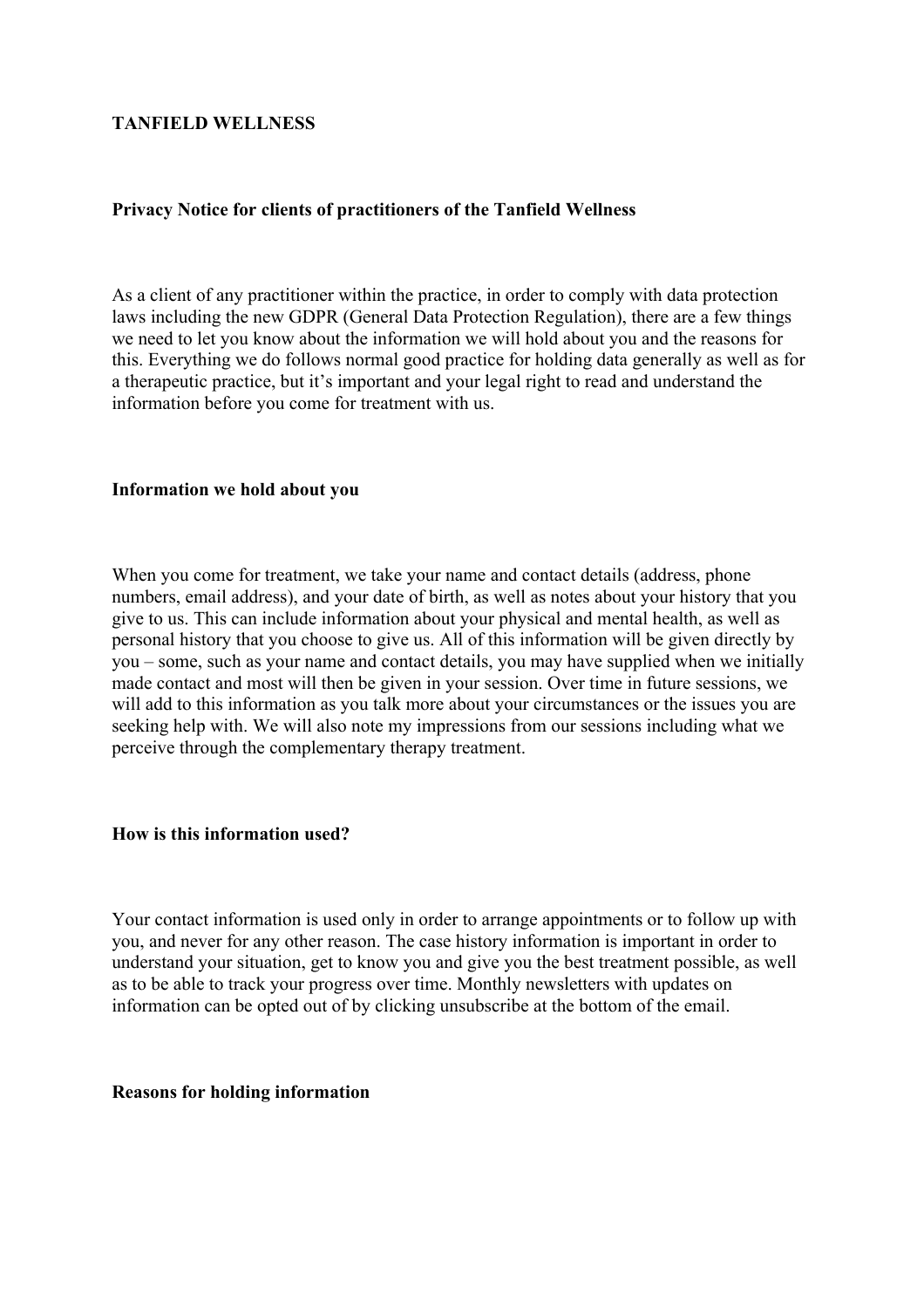The reason for all of these details is in order to give you the best complementary therapy that we can. Because the work we do together is to support your health whether physical, mental or emotional, it's important to hear some of your history in order to work with you responsibly and carefully, as well as to track your progress with you over time. You can choose how much you wish to share about your history and you should never feel obliged to talk about anything that you don't want to. Although notes are taken, we may not note every detail of your verbal conversations but just what is needed to keep a clear record of how you are doing.

# **The Legal Basis for holding your information**

Under the GDPR regulations, there are specific legal reasons which have to be met in order to hold information and which you have the right to know. In legal terms, the main reason for holding information about clients is in order to fulfil a 'contract' with you to give complementary therapy. In addition, because the information that is talked about in any kind of therapy can be very personal including information about physical or mental health, this is called 'special categories', and there is a separate legal basis for this with strict conditions such as confidentiality which must be met.

#### **Sharing information about you**

In general, your information is never shared with anyone else unless you ask me to do this. As you would expect within a therapeutic relationship, and as a requirement of the Code of Ethics of the professional body the MNCS, MHS, CSTA, British Acupuncture Council and The Professional Standards Authority, you can be assured that all of the information we receive about you is treated in complete confidence and will not be shared with others or used for any other purposes. If you are part of the Well Mind Programme or any other programme we are running, you will be asked to sign and give your permission to share information between certain practitioners within the Tanfield Wellness. You are perfectly in your rites to refuse this permission, in which case the programme with be carried out with just one therapist.

All the practitioners undergo regular supervision, as is good practice – this is support for both the practitioner in their practice and although we may at times mention issues that are arising for some clients, nobody is ever mentioned by name so the confidentiality is still maintained.

#### **How long will I keep your information?**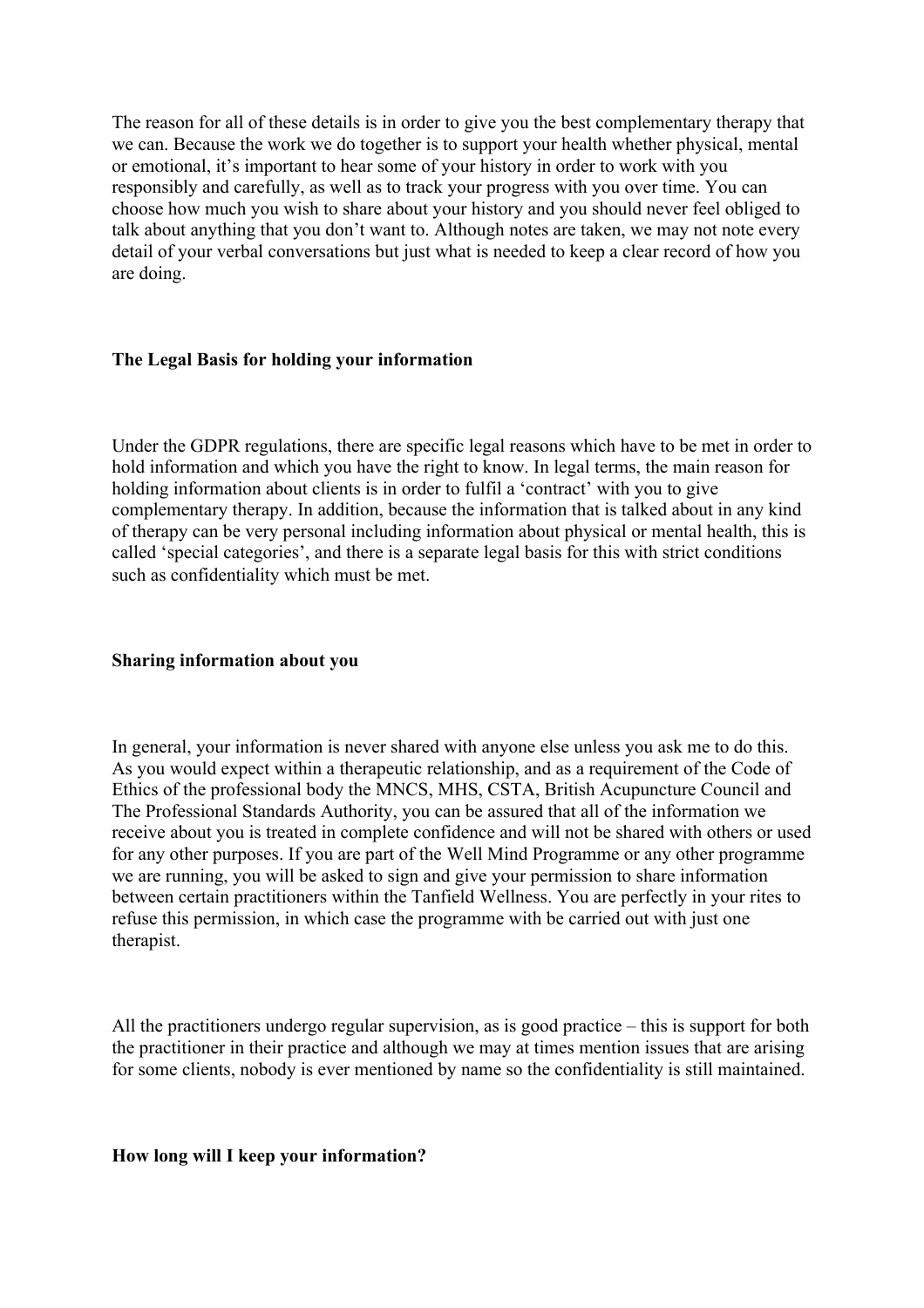We are not allowed to hold on to your personal data for longer than needed, and only related to the original reason for holding the information in the first place. After that we may retain your records for a limited time where needed for business /accounting or legal purposes. This is called the retention period. Our professional bodies requires us to keep your notes for at least seven years after your last visit if you are an adult, or up to age 21 plus seven years for children. For those who

legally lack 'capacity', the rules are more complicated but will usually be at least 15 years rather than seven, sometimes followed by legal advice. In order to be able to provide followup if clients return after a break, as well as to allow time for disposal of notes, the maximum time I will keep your notes is ten years. After this time, they are shredded.

### **Security**

We are very aware of the sensitive nature of the information we receive as practitioners in the Tanfield Wellness and we take steps to protect your personal information against loss or theft, as well as unauthorised access, disclosure, copying, use, or modification. Given that emails can never be guaranteed to be fully secure, and that they may count as 'data processing' under the GDPR, if you want to discuss something personal about your situation or treatment we ask that you contact your practitioner to arrange a chat rather than sending personal information by email.

# **Will your information remain in the UK?**

I will never remove your information from the UK/ the European Economic Area. Data protection and your rights Data regulations say that anyone who has information held about them has various rights, including the right to know what information is held and to correct anything that isn't right in their records.

#### **Your right to refuse to give information**

Under the GDPR, you are not required to give your personal information, and you have right to be informed of any consequences of refusing to give it. A case history is needed in order to 'fulfil our contract', to give you the best treatment possible, including understanding your situation and any difficulties you are seeking help for, as well as to comply with the practitioner's Code of Ethics. So, if you do not wish to give any information at all we may be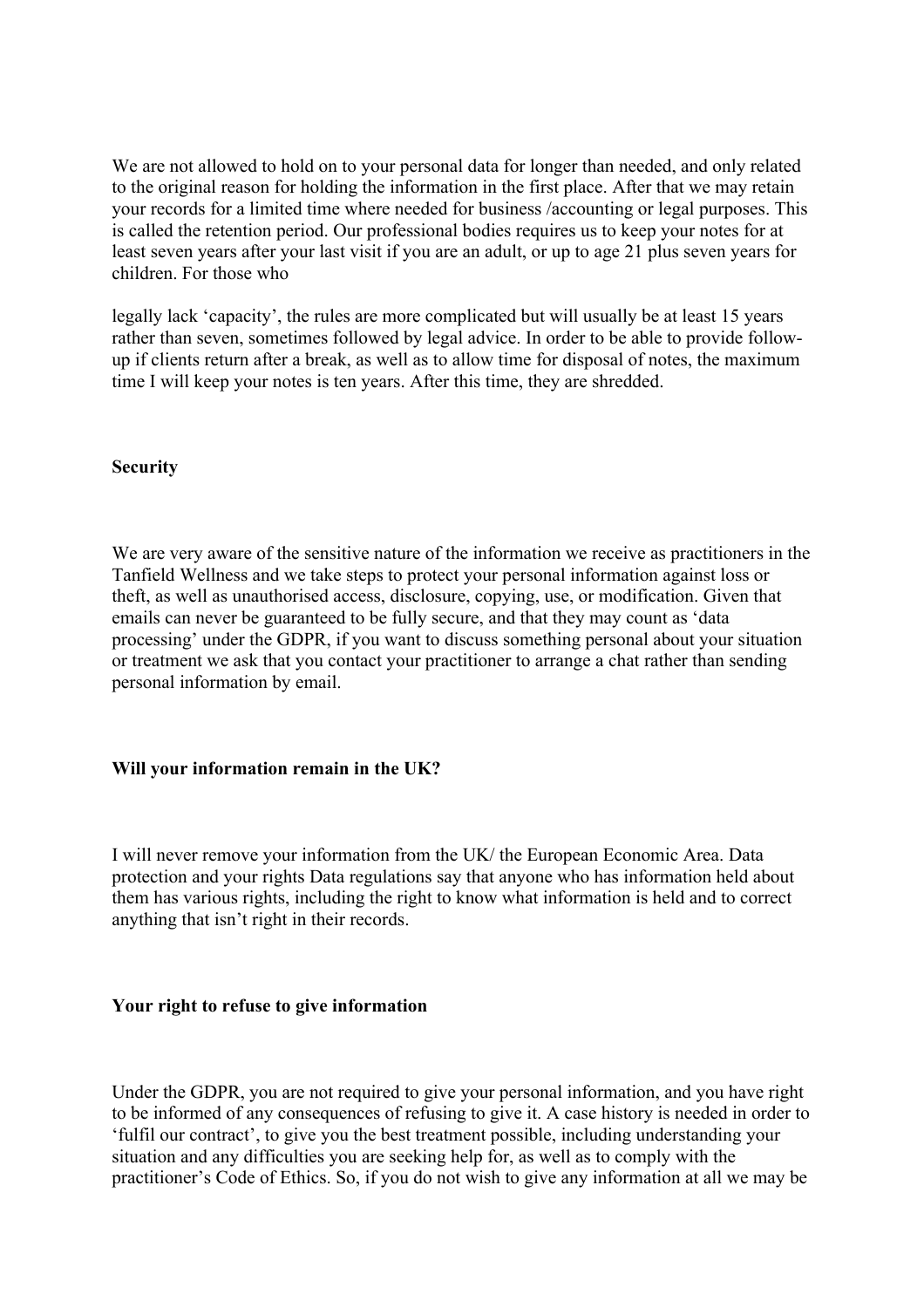unable to give you any complementary therapy, but we are always happy to have a chat about what may or may not feel comfortable for you.

### **Your right to object to me holding your information**

If you object to us holding your information, you can ask us to stop. Because our Code of Ethics has a requirement for us to keep notes for a minimum time as described above, we will need to retain your records in order to comply with this.

### **Your right to see what information we hold about you**

If you request it we must give you a copy of the information we hold about you. This can be in paper or electronic form, and we can explain the notes and respond to any concerns or questions you may have.

### **Your right to 'rectify' any information we hold which is not correct**

If you believe that any of the information any of the practitioners hold about you is inaccurate or incorrect you have the right to tell us about this and request that the information is corrected. Please do let us know if any of your details change so I can keep your records up to date.

#### **Your right to make a complaint**

You have the right to complain if you are unhappy about the way we look after your information, or feel we have not properly respected your rights – in the first instance to the practitioner concerned, and then also to their professional body, or if you are still unhappy to the Information Commissioner's Office (ICO) https://ico.org.uk/concerns/ or 0303 1231113

### **Understanding and agreeing to this information**